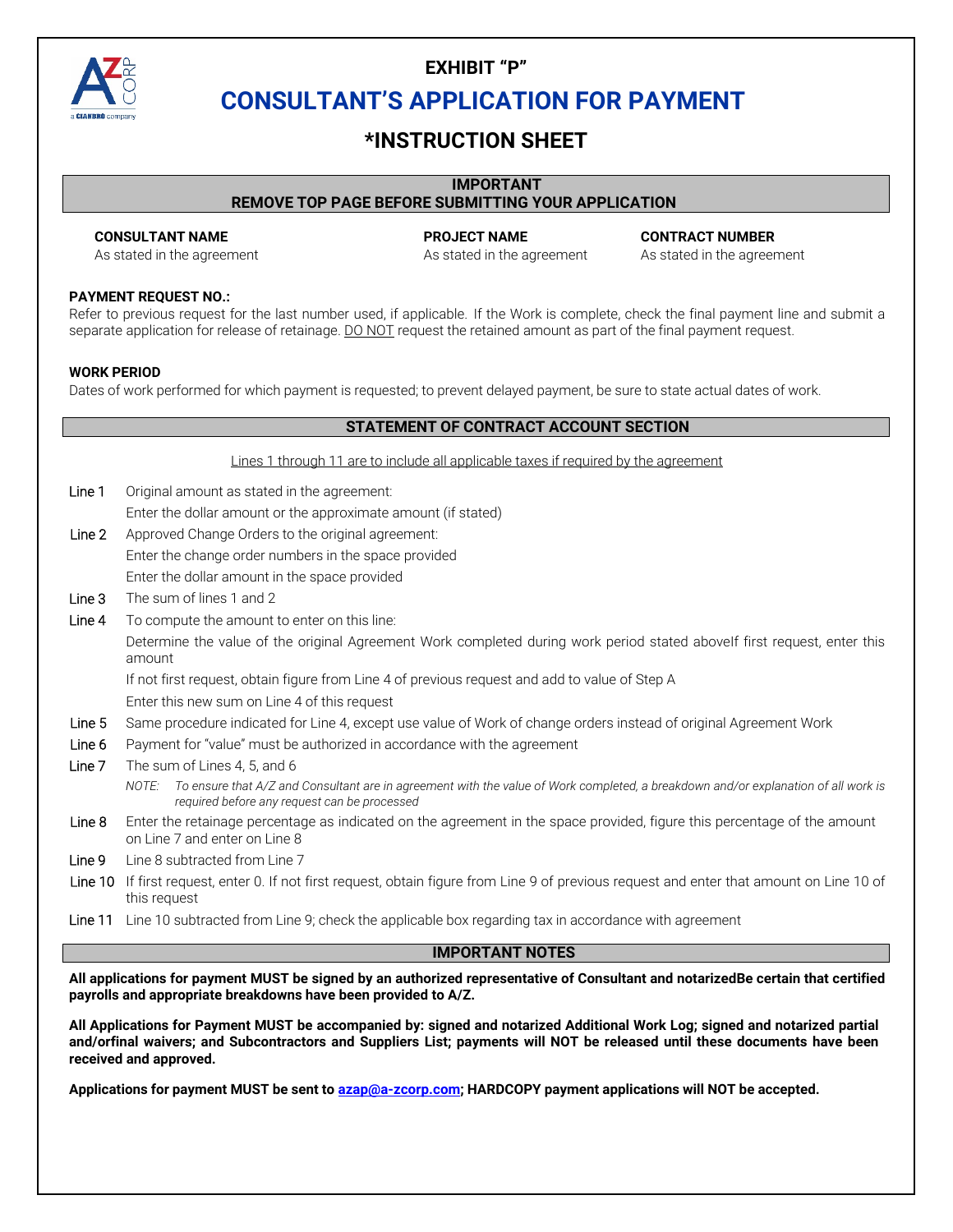

# **EXHIBIT "P" CONSULTANT'S APPLICATION FOR PAYMENT**

|                                                                                    | <b>STATEMENT OF CONTRACT ACCOUNT</b>                                                         |            |  |
|------------------------------------------------------------------------------------|----------------------------------------------------------------------------------------------|------------|--|
| 1. ORIGINAL AGREEMENT AMOUNT                                                       |                                                                                              |            |  |
| 2. APPROVED CHANGE ORDER NO.'S                                                     |                                                                                              | ADD AMOUNT |  |
| 3. ADJUSTED AGREEMENT AMOUNT                                                       |                                                                                              |            |  |
| 4. VALUE OF ORIGINAL AGREEMENT WORK<br>COMPLETED (AS PER ATTACHED<br>BREAKDOWN)    |                                                                                              |            |  |
| 5. VALUE OF APPROVED CHANGE ORDER WORK<br>COMPLETED (AS PER ATTACHED<br>BREAKDOWN) |                                                                                              |            |  |
| 6. VALUE OF MATERIALS STORED ON SITE (AS<br>PER ATTACHED BREAKDOWN)                |                                                                                              |            |  |
| 7. TOTAL VALUE OF WORK COMPLETED TO DATE                                           |                                                                                              |            |  |
| 8. LESS AMOUNT RETAINED AT                                                         |                                                                                              | %          |  |
| 9. TOTAL LESS RETAINAGE                                                            |                                                                                              |            |  |
| 10. LESS AMOUNT OF PREVIOUS REQUISITIONS                                           |                                                                                              |            |  |
| 11. AMOUNT DUE THIS REQUEST                                                        | $\Box$ SALES TAX ON FULL AMOUNT<br>$\Box$ SALES TAX ON MATERIALS ONLY<br>$\Box$ NO SALES TAX |            |  |

#### *Certificate of the Consultant*

*I hereby certify that the work performed and the materials supplied to date, as shown above represent the actual value of accomplishment under the terms of the agreement (and all authorized changes thereto) between the undersigned and A/Z relating to the above referenced project. Certified Payrolls covering this payment request period have been furnished, as required.* 

| $\parallel$ AUTHORIZED SIGNATURE |                              | <b>WITNESS</b>       |                           |                      | <b>DATE</b>                 |  |  |  |
|----------------------------------|------------------------------|----------------------|---------------------------|----------------------|-----------------------------|--|--|--|
|                                  | FOR A/Z CORPORATION USE ONLY |                      |                           |                      |                             |  |  |  |
| Job #                            | Tax                          |                      | <b>JOINT PARTY CHECKS</b> |                      |                             |  |  |  |
| Vendor#                          | GL#                          | <b>1st PAYEE</b>     |                           | 2nd PAYEE            | <b>Forward Check</b><br>To: |  |  |  |
| Task#                            | Task #                       | Task#                | Task#                     | Task#                | Voucher#                    |  |  |  |
| Date Paid:                       | CK#                          | <b>Check Amount:</b> |                           | <b>PM Signature:</b> | Date:                       |  |  |  |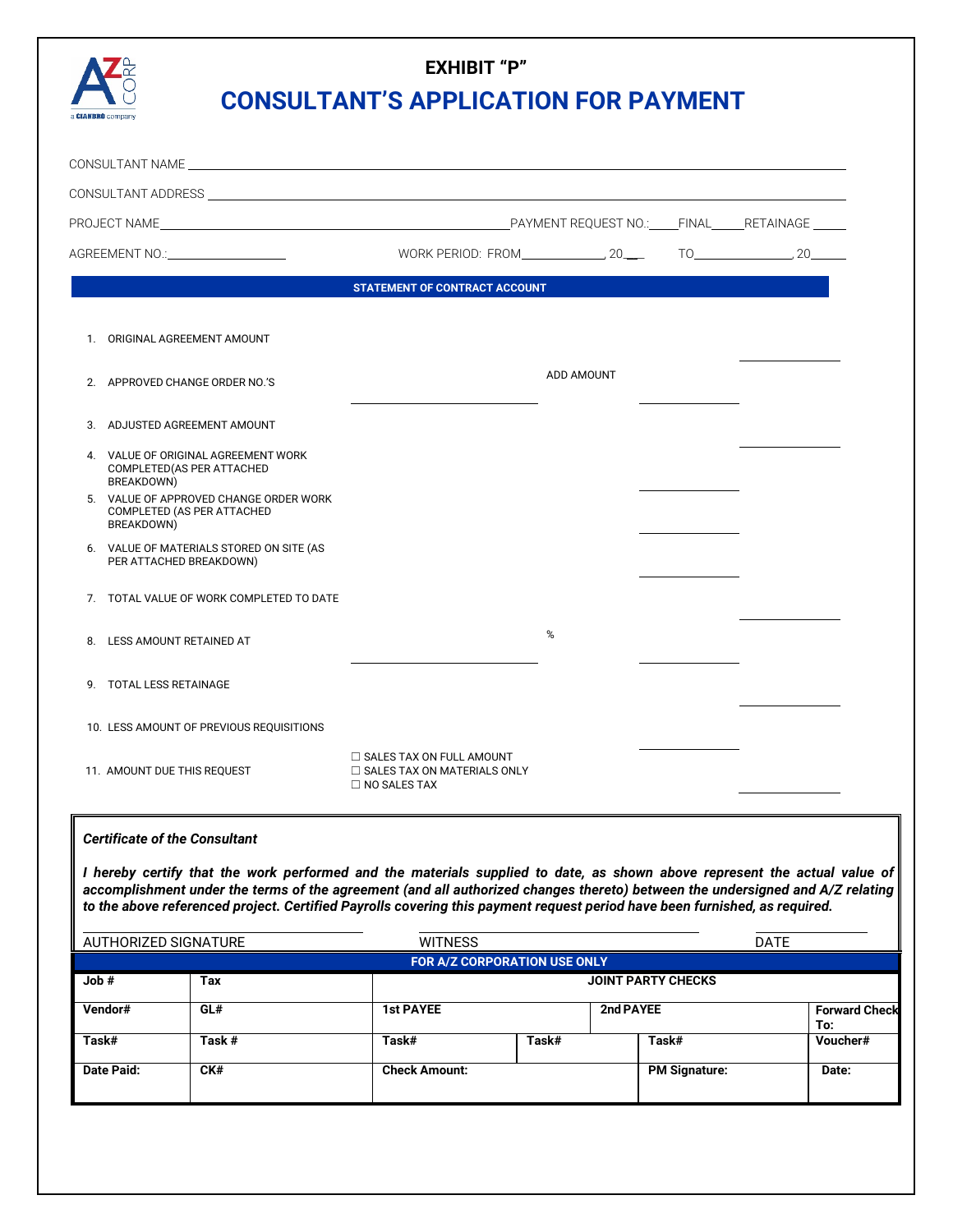

# **EXHIBIT "P" SUBCONTRACTOR AND SUPPLIER'S LIST**

| PROJECT NAME:                                                                                                  | PROJECT NO.: The contract of the contract of the contract of the contract of the contract of the contract of the contract of the contract of the contract of the contract of the contract of the contract of the contract of t |
|----------------------------------------------------------------------------------------------------------------|--------------------------------------------------------------------------------------------------------------------------------------------------------------------------------------------------------------------------------|
| CONTRACT NUMBER: University of the contract of the contract of the contract of the contract of the contract of |                                                                                                                                                                                                                                |
|                                                                                                                |                                                                                                                                                                                                                                |

Please provide the following required information for each subcontractor, independent contractor and supplier that will or has been used on the above referenced project. Attach additional pages as necessary.

| Subcontractor: View Management Control of Texas and Texas and Texas and Texas and Texas and Texas and Texas and Texas and Texas and Texas and Texas and Texas and Texas and Texas and Texas and Texas and Texas and Texas and | Description of Work: __________________________   |
|-------------------------------------------------------------------------------------------------------------------------------------------------------------------------------------------------------------------------------|---------------------------------------------------|
|                                                                                                                                                                                                                               |                                                   |
|                                                                                                                                                                                                                               |                                                   |
|                                                                                                                                                                                                                               |                                                   |
|                                                                                                                                                                                                                               |                                                   |
|                                                                                                                                                                                                                               |                                                   |
|                                                                                                                                                                                                                               |                                                   |
|                                                                                                                                                                                                                               |                                                   |
|                                                                                                                                                                                                                               | Description of Work: ____________________________ |
|                                                                                                                                                                                                                               |                                                   |
|                                                                                                                                                                                                                               |                                                   |
|                                                                                                                                                                                                                               |                                                   |
|                                                                                                                                                                                                                               |                                                   |
|                                                                                                                                                                                                                               |                                                   |
|                                                                                                                                                                                                                               |                                                   |
|                                                                                                                                                                                                                               |                                                   |

I certify that the above information is complete and accurate and agree to notify A/Z immediately in writing if any subsequent changes or additions are made.

| Signed:       | Date:  |
|---------------|--------|
|               |        |
| Printed Name: | Title: |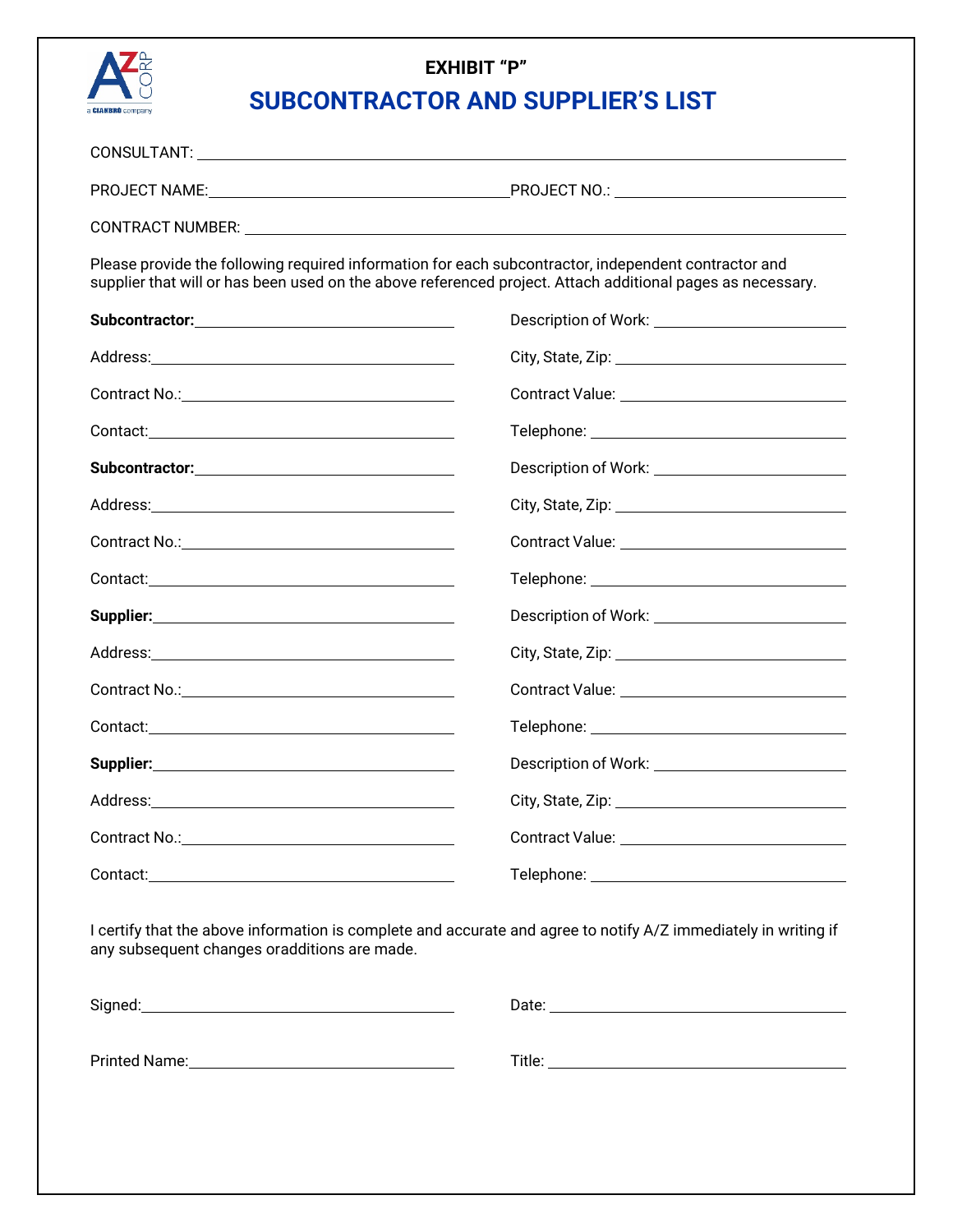

a-zcorp.com | 800.400.2420

## *Consultant's Affidavit of Final Payment, Final Waiver and Release of Liens*

Whereas, the undersigned\_\_\_\_\_\_\_\_\_\_\_\_\_\_\_\_\_\_\_\_\_\_\_(hereinafter "Consultant") being duly authorized and sworn, doeshereby depose and state:

*That* it was retained by A/Z Corporation (hereinafter "A/Z"), to provide labor, equipment, and/or material for the construction and/or improvement of the Project property known as example the example of the einafter "Project") in connection with A/Z's Agreement for construction of the aforementioned Project and on behalf of \_\_\_\_\_\_\_\_\_\_\_\_\_\_\_\_\_\_\_(hereinafter"Owner").

*Now Therefore,* in consideration of and conditioned upon Consultant's receipt of full and final payment in the amount of \$ (hereinafter the "Payment Amount") and other good and valuable consideration, Consultant does hereby forever and unconditionally release, waive, discharge and agree to hold harmless the Owner, A/Z , A/Z's Surety if any, and the Project (hereinafter the "Released Parties") from any and all statutory, common law or equitable rights in or to any and all liens, claims, bonds and/or other causes of action of any nature which Consultant now has, or at any time hereafter may have, against the Released Parties, arising out of or related to any labor, material, equipment or on other work provided by or on behalf of Consultant on, to, for, or in connection with the Project, up to and including the date hereof.

*Whereas, Consultant further warrants and represents that: 1) its current trade contract price is \$* 2) prior to the payment of this Final Payment amount, Consultant has received payment from A/Z per the trade contract in the total amount of \$ shall immediately satisfy all of its payment obligations in connection with its provision of services in connection with the Project including, but not limited to, its obligations for any taxes, insurance, benefits and any Project related costs; and 4) Consultant has fully performed all of its obligations to A/Z under the trade contract for work performed by the Consultant in connection with the Project, through the date hereof.

*In Witness Whereof,* the undersigned, being duly authorized, does hereunto set its hand and seal, and does acknowledge and swear that it executes these presents with actual authority on this the day of , 20 , 20 , of its own volition as its free act and deed.

CONSULTANT

 $\overline{a}$ 

*Print Name – Authorized Agent* 

*State of* 

**County of the county of the county of the county of the country of the country of the country of the country of the country of the country of the country of the country of the country of the country of the country of the** 

Subscribed and sworn to before me this day of the state of the day of

Notary Public

My Commission Expires: 11990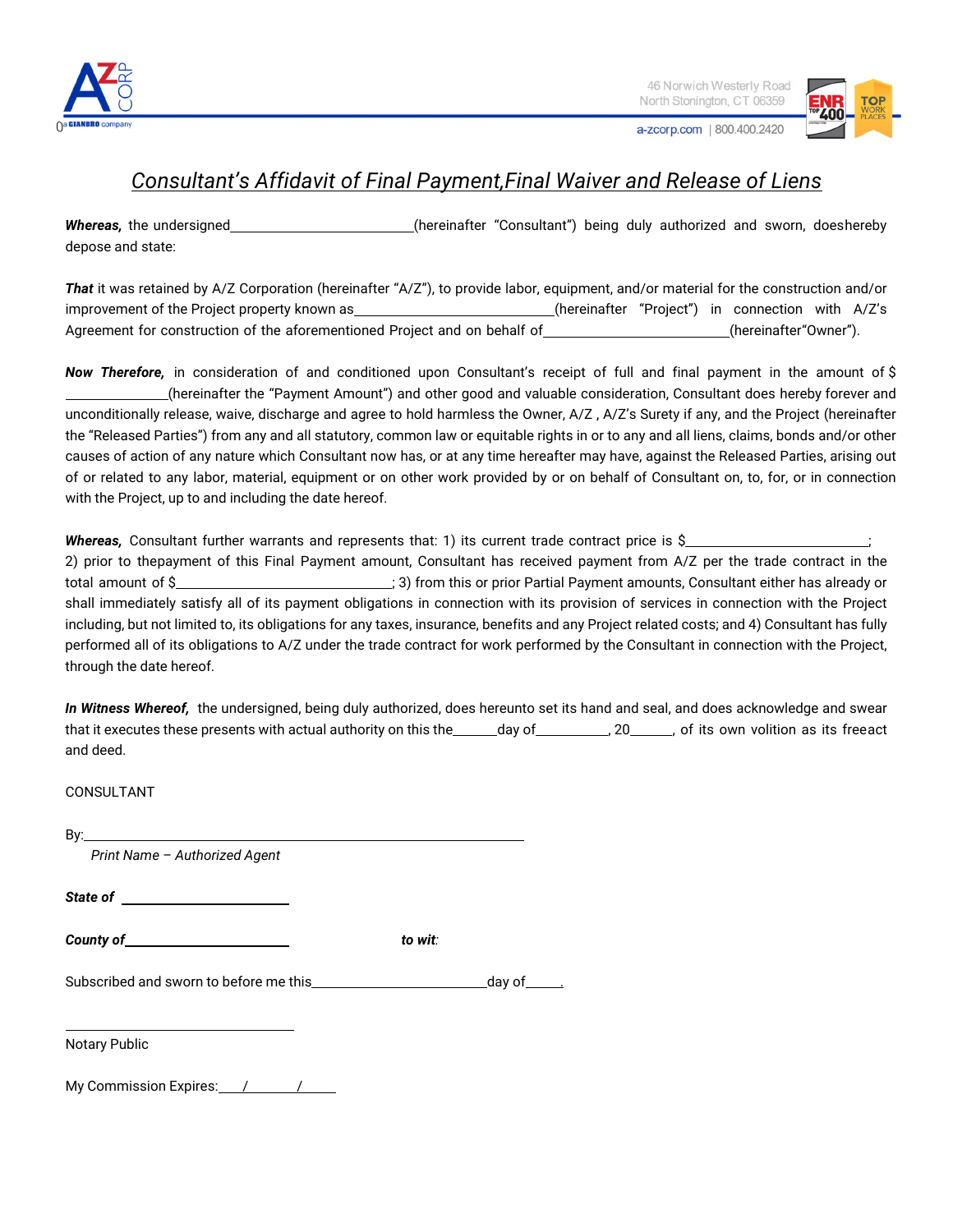

46 Norwich Westerly Road North Stonington, CT 06359

a-zcorp.com | 800.400.2420

### *Consultant's Affidavit of Partial Payment, Partial Waiver and Release of Liens*

Whereas, the undersigned\_\_\_\_\_\_\_\_\_\_\_\_\_\_\_\_\_\_\_\_\_\_\_(hereinafter "Consultant") being duly authorized and sworn, doeshereby depose and state:

*That* it was retained by A/Z Corporation (hereinafter "A/Z"), to provide labor, equipment, and/or material for the construction and/or improvement of the Project property known as (hereinafter "Project") in connection with A/Z's Agreement for construction of the aforementioned Project and on behalf of (hereinafter (hereinafter "Owner").

*Now Therefore,* in consideration of and conditioned upon Consultant's receipt of partial payment in the amount of \$ (hereinafter the "Payment Amount") and other good and valuable consideration, Consultant does hereby forever and unconditionally release, waive, discharge and agree to hold harmless the Owner, A/Z, A/Z's Surety if any, and the Project (hereinafter the "Released Parties") from any and all statutory, common law or equitable rights in or to any and all liens, claims, bonds and/or other causes of action of any nature which Consultant now has, or at any time hereafter may have, against the Released Parties, arising out of or related to any labor, material, equipment or on other work provided by or on behalf of Consultant on, to, for, or in connection with the Project, up to and including the date hereof.

*Whereas, Consultant further warrants and represents that: 1) its current trade contract price is \$* 2) prior to the payment of this Partial Payment amount, Consultant has received payment from A/Z per the trade contract in the total amount of \$<br>
13) from this or prior Partial Payment amounts, Consultant either has already or shall immediately satisfy all of its payment obligations in connection with its provision of services in connection with the Project, including but not limited to, its obligations for any taxes, insurance, benefits and any Project related costs; and 4) A/Z has fully performed all of its obligations to Consultant under the trade contract for work performed by Consultant in connection with the Project, through the date hereof.

*In Witness Whereof,* the undersigned, being duly authorized, does hereunto set its hand and seal, and does acknowledge and swear that it executes these presents with actual authority on this the day of  $\qquad \qquad$  , 20 , of its own volition as its free act and deed.

CONSULTANT

By:

*Print Name – Authorized Agent* 

*State of* 

**County of the county of the county of the country of the country of the country of the country of the country of the country of the country of the country of the country of the country of the country of the country of the** 

Subscribed and sworn to before me this day of .

Notary Public

 $\overline{\phantom{0}}$ 

My Commission Expires: 11